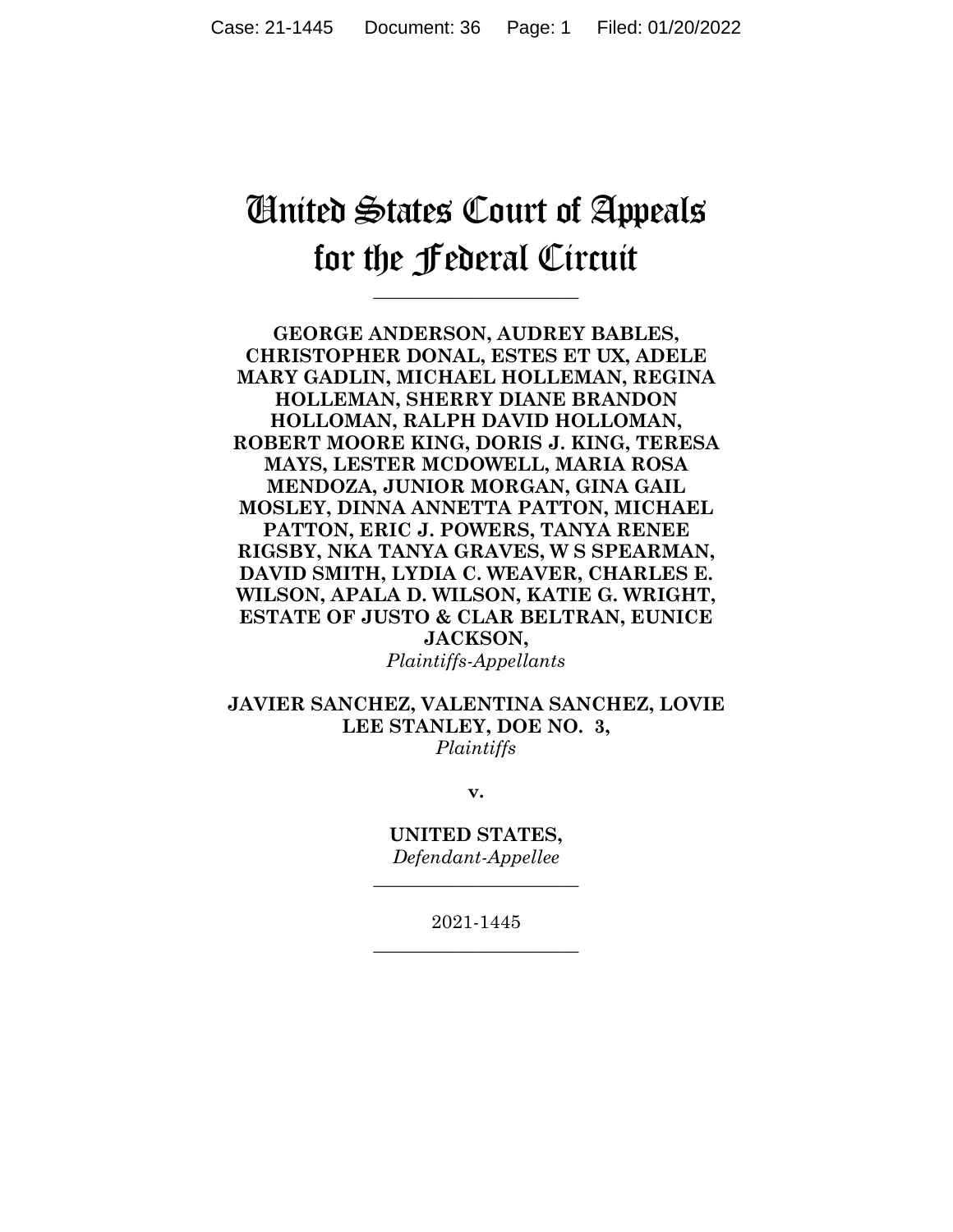Appeal from the United States Court of Federal Claims in No. 1:17-cv-00668-MMS, Senior Judge Margaret M. Sweeney.

 $\overline{\phantom{a}}$  , where  $\overline{\phantom{a}}$  , where  $\overline{\phantom{a}}$  , where  $\overline{\phantom{a}}$ 

Decided: January 20, 2022  $\overline{\phantom{a}}$  , where  $\overline{\phantom{a}}$  , where  $\overline{\phantom{a}}$  , where  $\overline{\phantom{a}}$ 

JOHN ROBERT SEARS, Baker, Sterchi, Cowden & Rice LLC, St. Louis, MO, argued for plaintiffs-appellants.

 JEFFREY AARON HALL, Environment and Natural Resources Division, United States Department of Justice Washington, DC, argued for defendant-appellee. Also represented by ERIKA KRANZ, JEAN E. WILLIAMS.

Before PROST, REYNA, and STOLL, *Circuit Judges*.

\_\_\_\_\_\_\_\_\_\_\_\_\_\_\_\_\_\_\_\_\_\_

REYNA, *Circuit Judge*.

In this rails-to-trails case, the United States Court of Federal Claims interpreted multiple real property deeds and determined that the property owners conveyed fee simple interests, not easements, to a railroad. The Court of Federal Claims granted summary judgment for Appellee, the United States, upon determining that no takings from the landowners occurred when the government later authorized conversion of the railroad line to a recreation trail. We hold that the granting clauses of the subject deeds unambiguously conveyed fee simple interests in the land and not easements despite contradictory language elsewhere in the deeds. We affirm the judgment of the Court of Federal Claims.

## **BACKGROUND**

The Surface Transportation Board ("STB") has exclusive jurisdiction to regulate the discontinuance or abandonment of nearly every railroad in the United States. *See*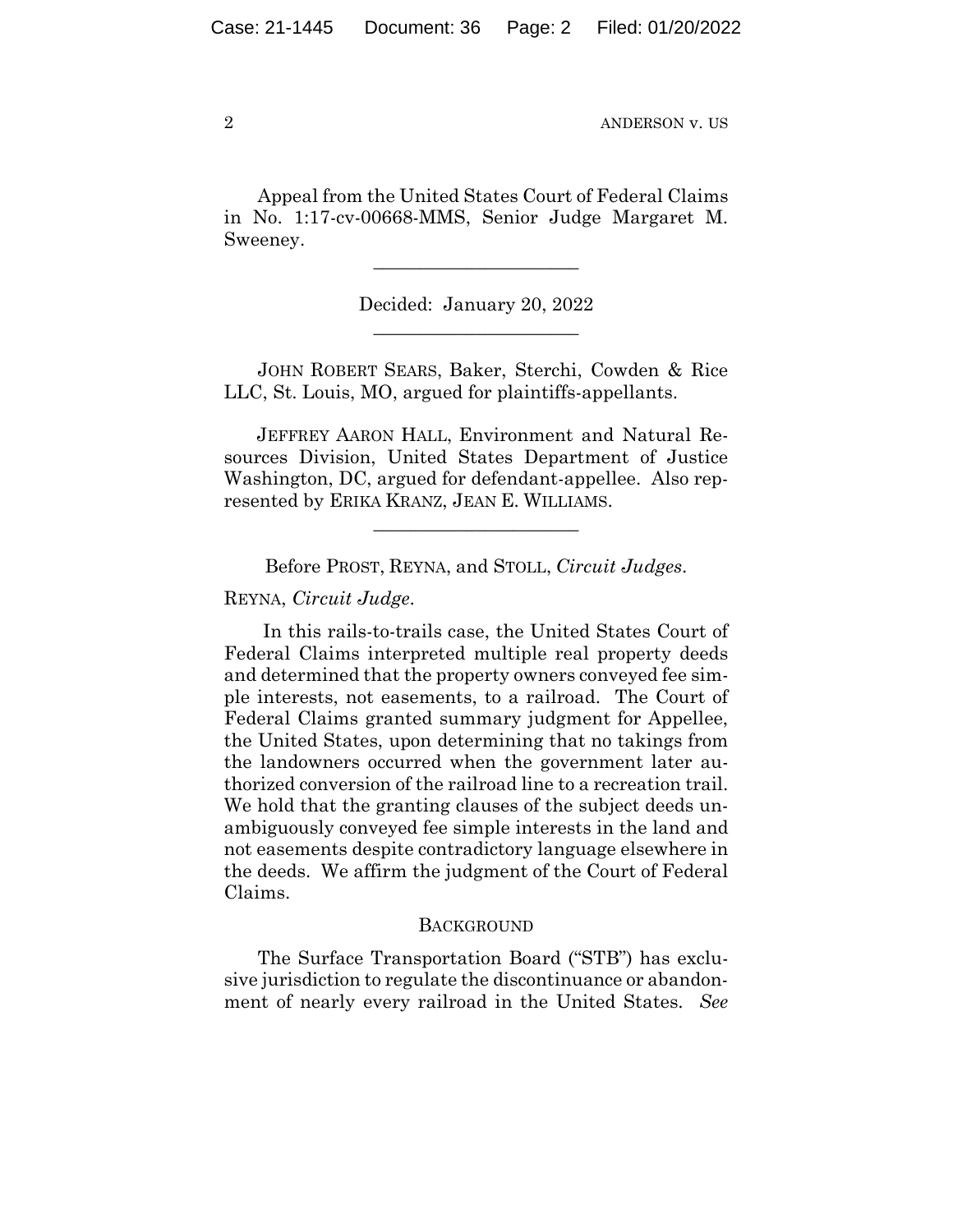49 U.S.C. § 10501(b). The STB is tasked with, among other things, enforcing the National Trails System Act (the "Trails Act"). *See* 16 U.S.C. §§ 1241, *et seq.*

In 1983, Congress amended the Trails Act by adding a process known as "railbanking." *See* 16 U.S.C. § 1247(d). In general, railbanking involves the transition of unused railroad corridors into recreational hiking and biking trails—a process commonly referred to as "rails to trails." Like a discontinuance or abandonment, railbanking is subject to authorization by the STB, and the STB retains jurisdiction over the railroad line. *See Preseault v. Interstate Com. Comm'n*, 494 U.S. 1, 6–7 (1990).

Generally, railbanking involves a transfer of interest in the use of a rail corridor to a third-party entity. *See*  16 U.S.C. § 1247(d). This transfer of interest can constitute a taking depending on the nature of the property interest held by the railroads. *See Preseault v. United States*, 100 F.3d 1525, 1552 (Fed. Cir. 1996). If a railroad initially was granted only a limited-use easement over the corridor, then a taking may occur when the STB authorizes the third-party entity to make use of the corridor for recreational purposes. *Id.* If the railroad initially was granted a fee simple interest, the railbanking may result in no taking because "there is no owner of a separate underlying property interest to claim the rights of the servient estate holder." *Id.*

# PROCEDURAL HISTORY

Plaintiffs-Appellants (the "Landowners")<sup>1</sup> own parcels of land adjacent to a 2.45-mile strip of a railroad line (the

<sup>&</sup>lt;sup>1</sup> The Landowners in this action are George Anderson, Audrey Bables, Christopher Donal Estes Et Ux, Adele Mary Gadlin, Michael Holleman, Regina Holleman, Sherry Diane Brandon Holloman, Ralph David Holloman, Robert Moore King, Doris J. King, Teresa Mays, Lester McDowell,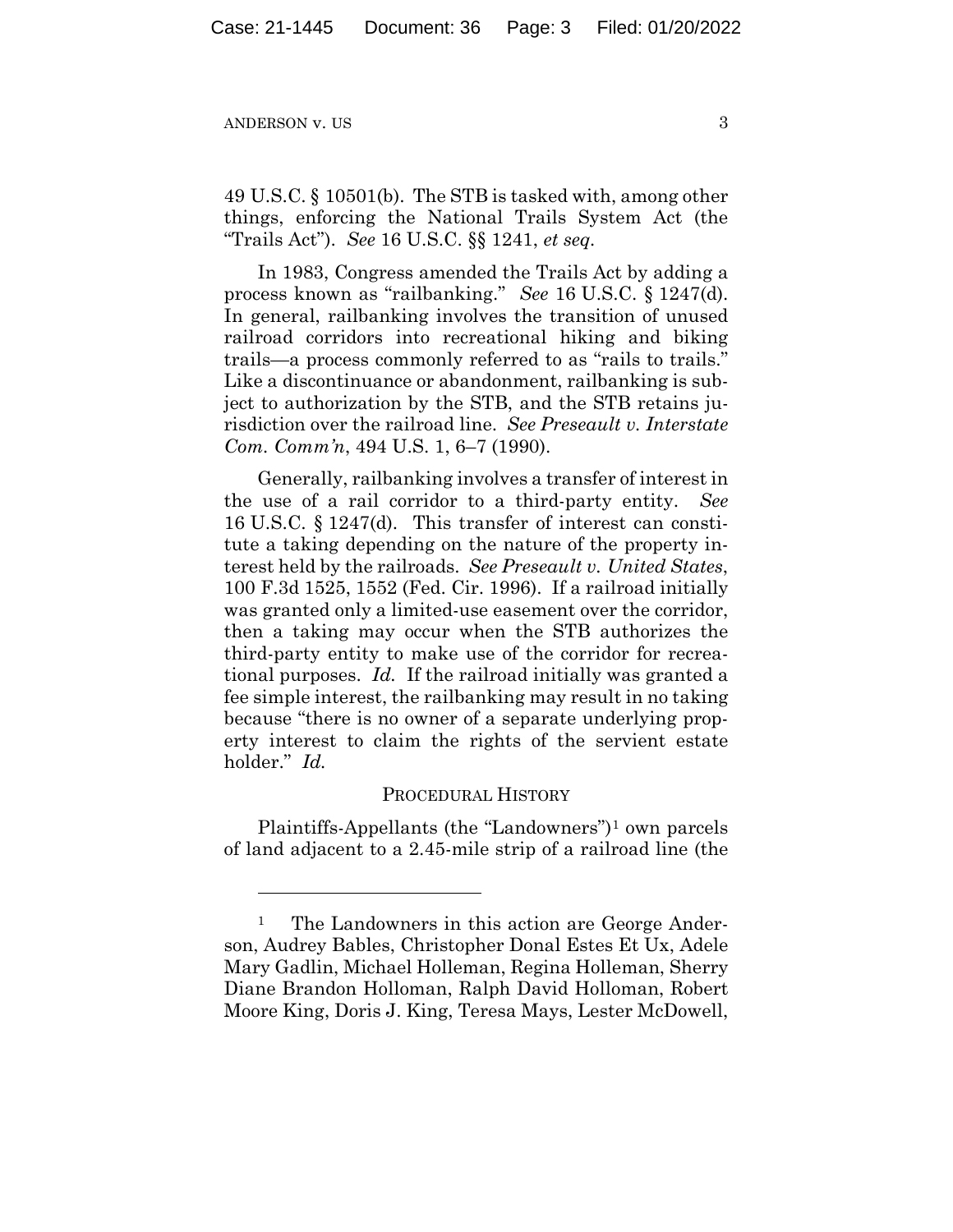"Line") in McLennan County, Texas, which is owned by Union Pacific Railroad Company. *See* J.A. 41. Union Pacific's predecessor in interest, Texas Central Railroad Company ("Texas Central"), originally acquired the Line in 1902 through a series of transactions, including multiple deeds executed by the Landowners' predecessors in interest. Three of those deeds are at issue in this appeal: (1) the Falkner Deed, (2) the Brown Deed, and (3) the George Deed. J.A. 82–93.

In February 2019, the Landowners filed an amended complaint in the United States Court of Federal Claims ("Court of Federal Claims"), alleging takings of real property interests caused by the STB's authorization of railbanking of the Line. J.A. 4. The Landowners sought compensation based on a theory that their predecessors in interest had conferred only easements to Texas Central in the century-old deeds. *Id.*

The parties agree that all three deeds at issue on appeal contain the same operative language. By way of example, the Falkner Deed was executed in March 1902 and provides in relevant part:

That we C. Falkner and wife Emma J. Falkner . . . do grant, bargain, sell and convey unto the said Texas Central Railroad Company *all that piece or parcel of land*, situate, lying and being in the County of McLennan, State of Texas, and described as follows:

Maria Rosa Mendoza, Junior Morgan, Gina Gail Mosley, Dinna Annetta Patton, Michael Patton, Eric J. Powers, Tanya Renee Rigsby n/k/a Tanya Graves, W S Spearman, David Smith, Lydia C. Weaver, Charles E. Wilson, Apala D. Wilson, Katie G. Wright, the Estate of Justo & Clar Beltran, and Eunice Jackson.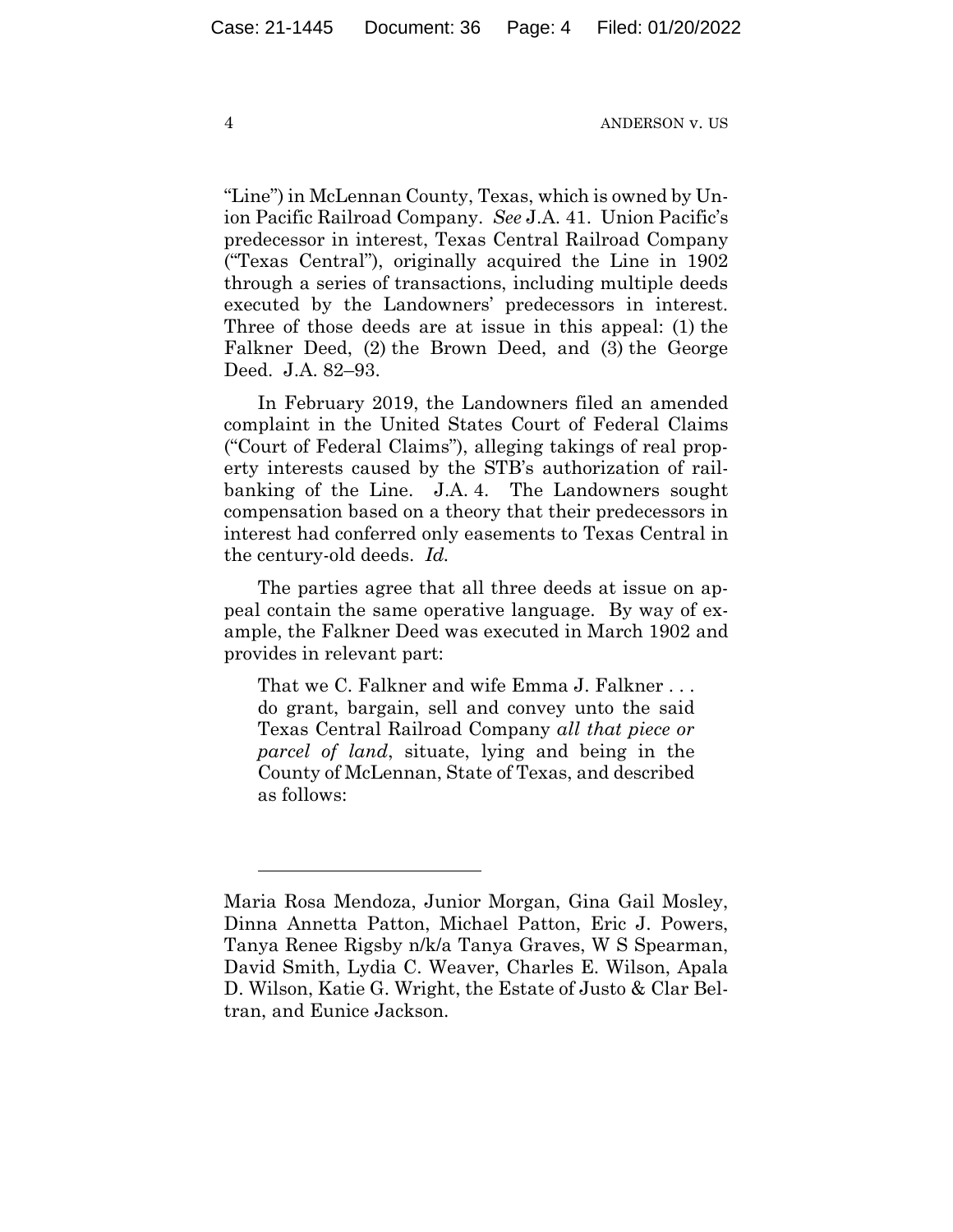Being a strip of land 75 feet in width . . . [detailed description of land]. This conveyance is made to the Texas Central Railroad Company for a *right of way* over and upon which the said railroad company is to construct and operate and maintain its said railroad as the same is now located and established over and upon the above described tracts of land. *And the right to take and use all stone earth and other material existing or that may be found within the right of way is hereby granted*.

#### J.A. 82–85 (emphases added).

The Court of Federal Claims interpreted the deeds as having granting clauses (the first paragraph reproduced above) that conveyed fee simple estates, not easements. *Anderson v. United States*, 147 Fed. Cl. 661, 676–79, 681 (2020). The Court of Federal Claims explained that under Texas law, the granting clause controls if it is not ambiguous, despite other language in the deed(s) referring to the conveyance as a right of way. *Id.* at 677 (citing *Tex. Elec. Ry. Co. v. Neale*, 252 S.W.2d 451, 453 (Tex. 1952)). The Court of Federal Claims concluded that because the granting clauses at issue unambiguously conveyed fee simple interests, summary judgment in favor of the government was proper as to all claims based on the Falkner, Brown, and George deeds.

The Landowners appeal. We have jurisdiction pursuant to 28 U.S.C. § 1295(a)(3).

#### STANDARD OF REVIEW

We review the Court of Federal Claims's legal conclusions de novo and its factual findings for clear error. *Casitas Mun. Water Dist. v. United States*, 708 F.3d 1340, 1351 (Fed. Cir. 2013) (citing *Estate of Hage v. United States*, 687 F.3d 1281, 1285 (Fed. Cir. 2012)). Accordingly, we review a grant of summary judgment by the Court of Federal Claims de novo. *FastShip, LLC v. United States*,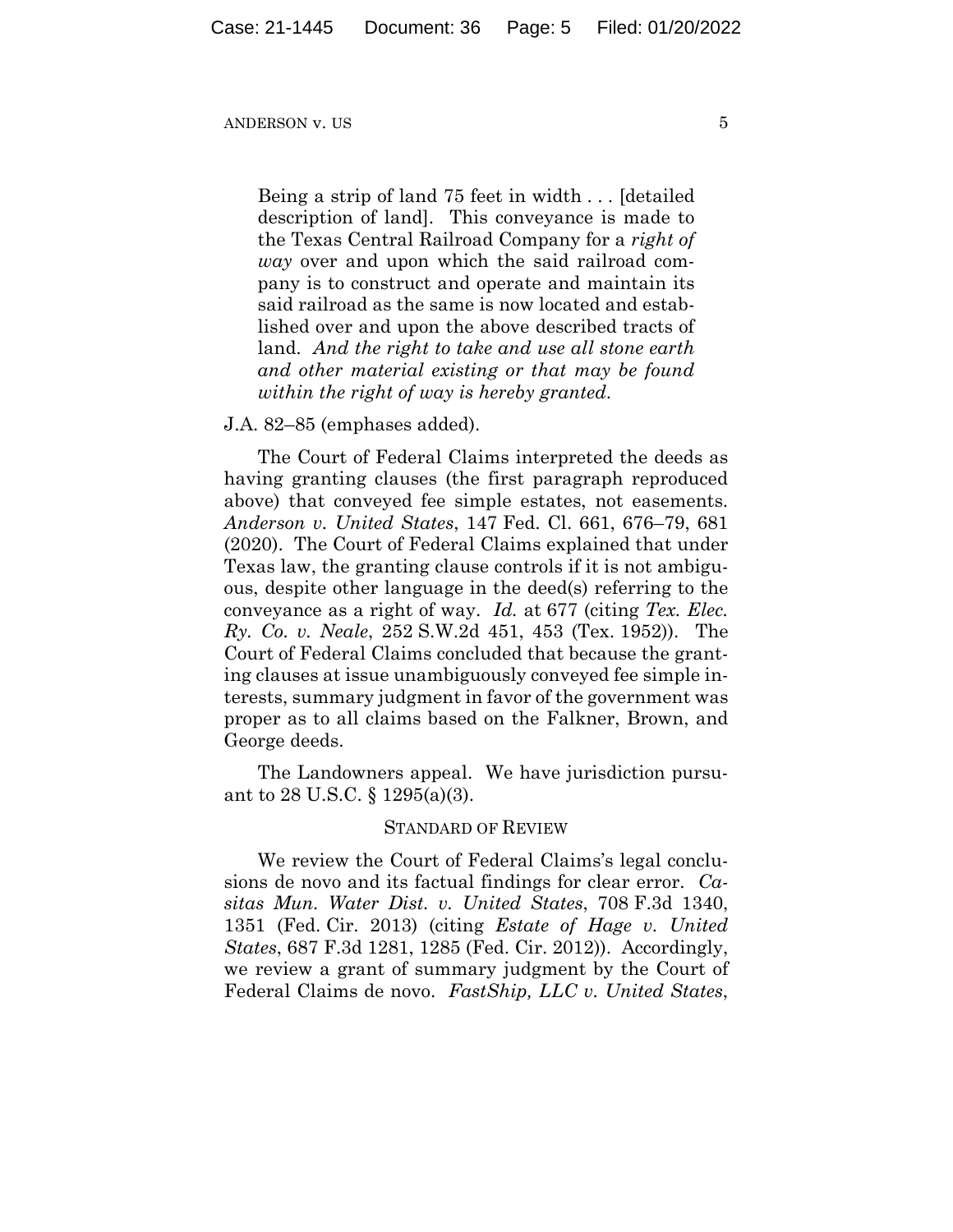892 F.3d 1298, 1302 (Fed. Cir. 2018). Summary judgment is appropriate where the movant shows that there is no genuine dispute as to any material fact, and that the movant is entitled to judgment as a matter of law. *Id.*; RCFC 56(a). We view the facts supported by evidence, as well as all inferences drawn therefrom, in the light most favorable to the non-moving party. *United States v. Diebold, Inc.*, 369 U.S. 654, 655 (1962).

Whether a taking occurred is a legal question based on factual underpinnings. *Chi. Coating Co., LLC v. United States*, 892 F.3d 1164, 1169 (Fed. Cir. 2018) (quoting *Stearns Co. v. United States*, 396 F.3d 1354, 1357 (Fed. Cir. 2005)). In a takings case, determining the scope of a compensable property interest is a question of law. *Casitas*, 708 F.3d at 1351 (citing *Tex. State Bank v. United States*, 423 F.3d 1370, 1378 (Fed. Cir. 2005)). Relevant here, whether a specific deed conveys a fee simple interest or an easement is a question of law that we review de novo under the law of the state in which the property interest arises, here the State of Texas. *Chi. Coating*, 892 F.3d at 1169–70 (citing *Bd. of Regents v. Roth*, 408 U.S. 564, 577 (1972)).

In Texas, the standard of review applied to summary judgment in a deed construction case "is tied directly to whether the deed is clear on its face." *BNSF Ry. Co. v. Chevron Midcontinent, L.P.*, 528 S.W.3d 124, 128 (Tex. App. 2017). An unambiguous deed is reviewed de novo, looking only to the four corners of the document and employing the usual canons of textual construction. *Id.* (citing *Clayton Williams Energy, Inc. v. BMT O & G TX, L.P.*, 473 S.W.3d 341, 348 (Tex. App. 2015)). Interpretation of an ambiguous deed, i.e., a deed with two or more reasonable interpretations, presents a mixed question of law and fact, as a court may consider parol evidence regarding intent. *Id*. That said, "[a] deed is not ambiguous merely because certain provisions of the deed conflict or appear to be internally inconsistent." *Id.*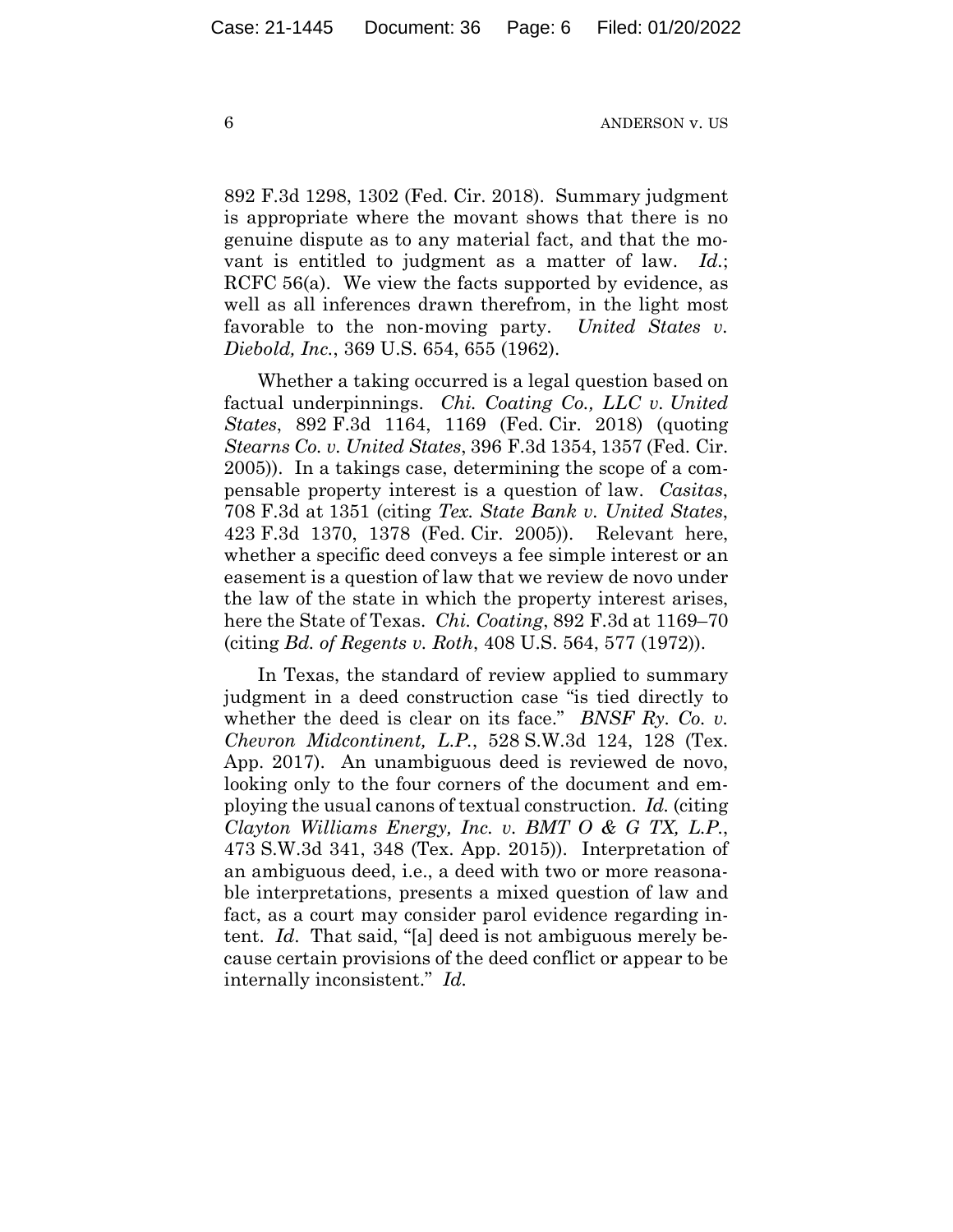# **DISCUSSION**

The Landowners concede that they would not have any interests remaining in the corridor if fee simple interests were conveyed under the subject deeds. *See* Appellants' Br. 2. Indeed, "[i]f the railroad company owns the land in fee simple, then the Government cannot have committed a taking and the analysis ends." *Chi. Coating*, 892 F.3d at 1170 (citing *Preseault*, 100 F.3d at 1533). Therefore, we first review whether the Falkner, Brown, and George deeds conveyed fee simple interests.

We agree with the Court of Federal Claims that *Texas Electric Railway Co. v. Neale*, 252 S.W.2d 451 (Tex. 1952), is controlling in this action. The deed in *Neale* contained the following language:

(1) Know All Men By These Presents: That We . . . do by these presents grant, sell and convey . . . *the following described piece or parcel of land*, to-wit:

(2) [detailed description of land]

(3) It being the intention of this deed to convey *a strip of land* 100 feet wide for 550 feet, and 80 feet wide for the balance of the way through the property of J J Dean in the Tomas de la Vega Eleven League Grant.

(4) It is further understood herein that *the above strip of land is conveyed* upon the further condition and consideration that said Southern Traction Company will, as soon as it begins operation, establish a stop on *the right of way* hereinabove conveyed about the center thereof for the purpose of letting passengers on and off its cars which stop shall be as near a street crossing as possible and said Co., shall forever keep up and maintain said stop when so established, and said company further agrees to allow to be opened and dedicated as streets across said *right of way* such streets as may be opened by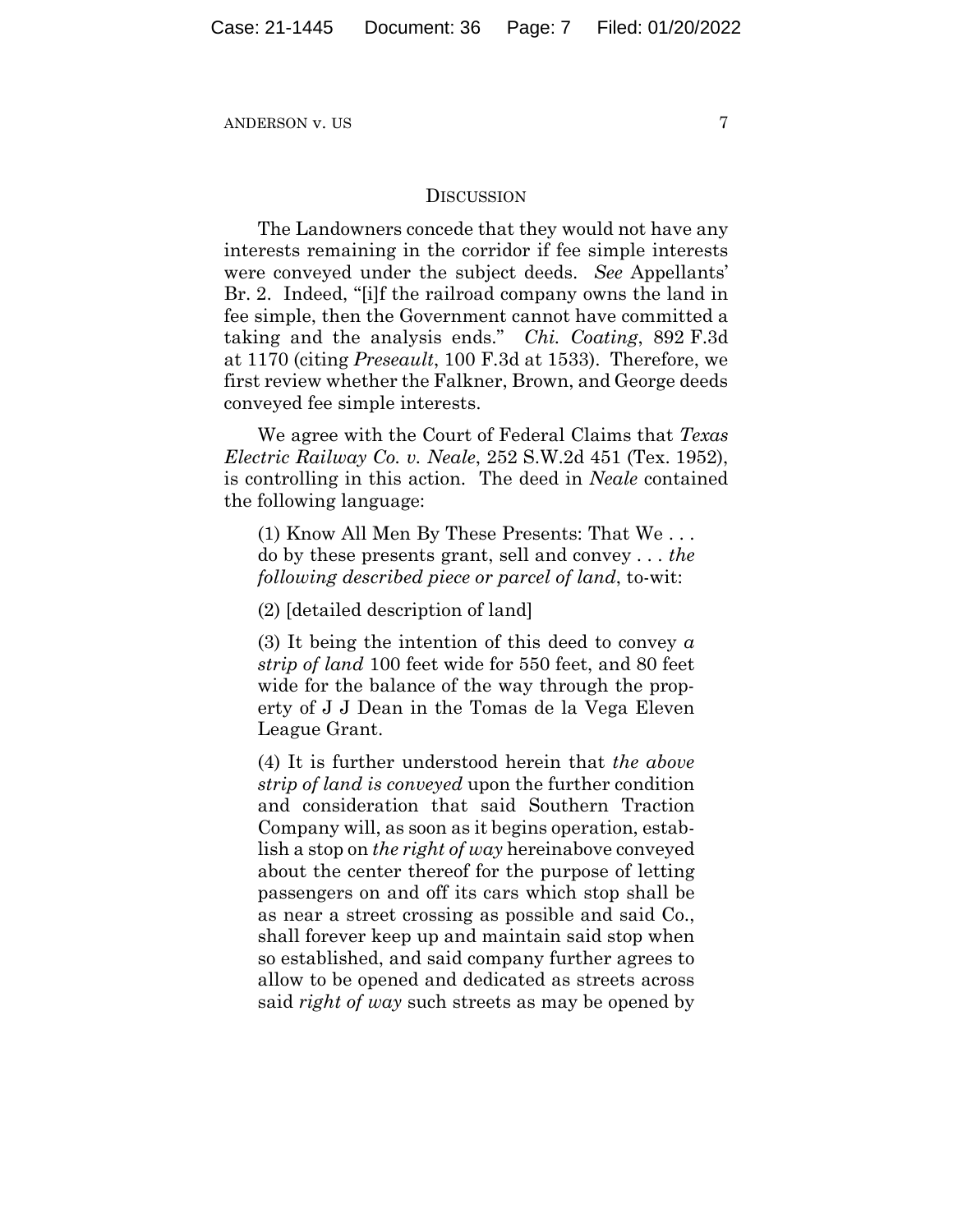grantors herein, it being understood that the property through which this right of way is given is to be opened up as an addition to the city of Waco,

(6) However, *this deed is made as a right-of-way deed* for an Interurban Railway from Dallas to Waco, Texas, and in case said railway shall not be constructed over said land then this conveyance shall be of no effect.

*Neale*, 252 S.W.2d at 452–53 (emphases added).

Faced with conflicting language in the *Neale* deed, the Texas Supreme Court examined Texas case law and articulated the following rules for interpreting such deeds:

First . . . a deed which by the terms of the granting clause grants, sells and conveys to the grantee a "right of way" in or over a tract of land conveys only an easement; and second . . . *a deed which in the granting clause grants, sells and conveys a tract or strip of land conveys the title in fee, even though in a subsequent clause or paragraph of the deed the land conveyed is referred to as a right of way*.

*Id.* at 453 (emphasis added) (citing *Right of Way Oil Co. v. Gladys City Oil, Gas & Mfg. Co.*, 157 S.W. 737 (Tex. 1913) (easement conveyed where granting clause recited: "I . . . have and do hereby grant ... for the purpose of constructing, operating and maintaining its railroad, *the right of way*, two hundred feet in width, over and upon the abovedescribed tract of land" (emphasis added)); *Calcasieu Lumber Co. v. Harris*, 13 S.W. 453 (Tex. 1890) (fee simple interest conveyed where granting clause recited "a strip of land" even though deed later referred to the land as a "right-ofway"); *Brightwell v. Int'l-Great N. R.R. Co.*, 49 S.W.3d 437 (Tex. 1932) (fee simple interest conveyed where granting clause recited "a strip of (200) Two Hundred feet in width

. . .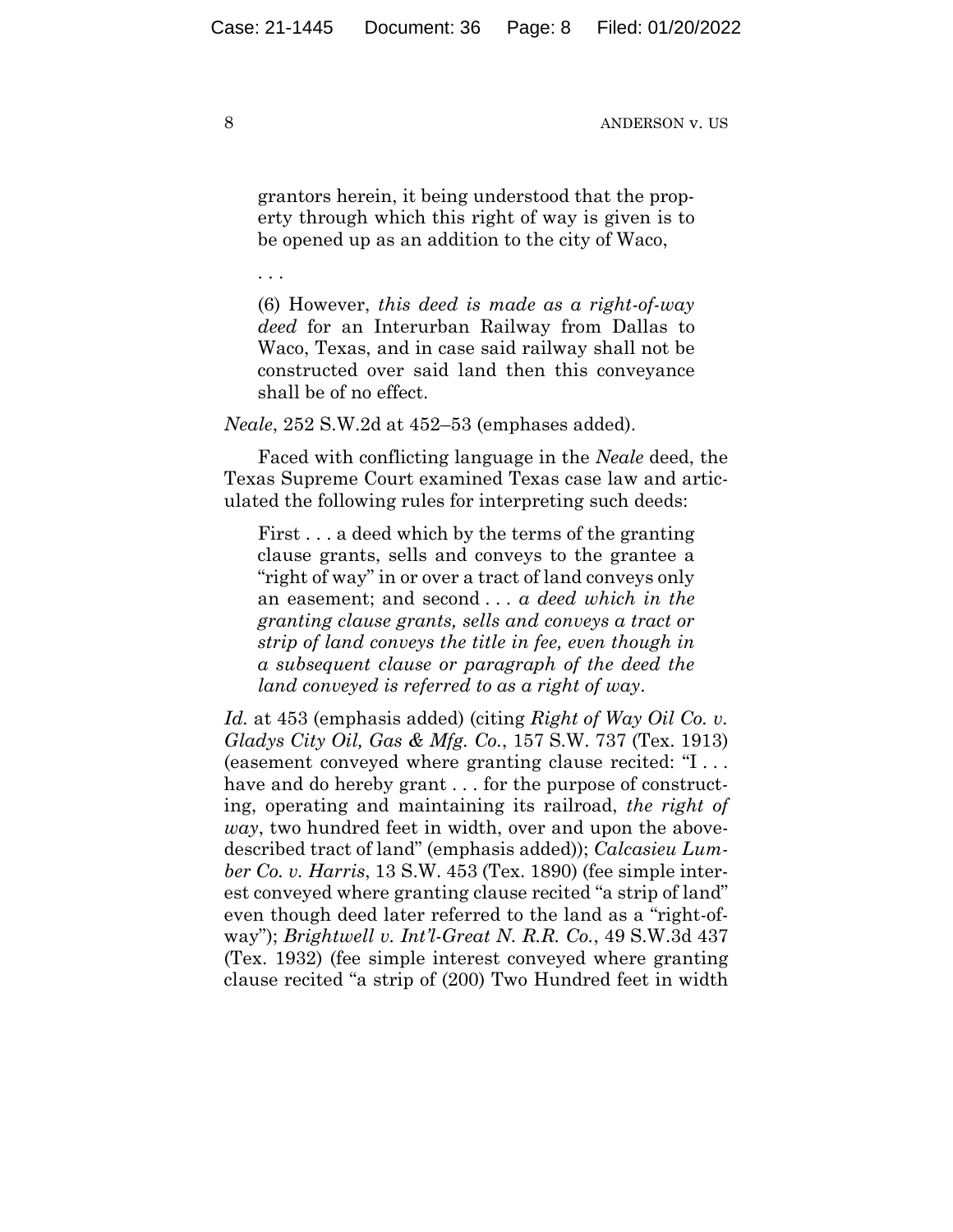of land" even though deed later referred to a "right of way")).

Here, the granting clause in the Falkner deed reads: "[W]e C. Falkner and wife Emma J. Falkner . . . grant, bargain, sell and convey unto the said Texas Central Railroad Company *all that piece or parcel of land*, situate, lying and being in the County of McLennan, State of Texas, and described as follows: ...." J.A. 82–85 (emphasis added). As in *Neale*, this granting clause unambiguously conveys a piece or parcel of land, not an easement right of way. Wellsettled Texas law instructs that the granting clause controls, even if the deed later refers to the conveyed land as a right of way. *Neale*, 252 S.W.2d at 453. As the Texas Supreme Court stated in 1932, and again in 1952, this rule "has become a rule of property under which titles and securities of immense value have been acquired in [Texas], and it should not now be disturbed or changed." *Id.* at 455 (quoting *Brightwell*, 49 S.W.2d at 439).

The Landowners argue that we should follow the morerecent ruling in *BNSF Railway Co. v. Chevron Midcontinent, L.P.*, 528 S.W.3d 124, 128 (Tex. App. 2017), instead of *Neale*. Appellant's Br. 12–16. However, the *BNSF* decision is distinguishable from both *Neale* and the present action. In *BNSF*, the granting clause at issue conveyed "unto the said party . . . and unto its successors and assigns, *for a right of way*, *that certain strip of land* hereinafter described, as *the same has been finally located over, through or across the following tracts of land* . . . ." 528 S.W.3d at 130. The *BNSF* court noted that "the language in the granting clause d[id] not clearly convey only a strip of land, but rather straddle[d] the line between the two different types of deeds, blending elements of both together." *Id.* Thus, *Neale* was not dispositive in *BNSF* because the granting clause at issue in *BNSF* was ambiguous. *Id.* at 135. *BNSF* does not help the Landowners in this action because the granting clauses of the Falkner, Brown, and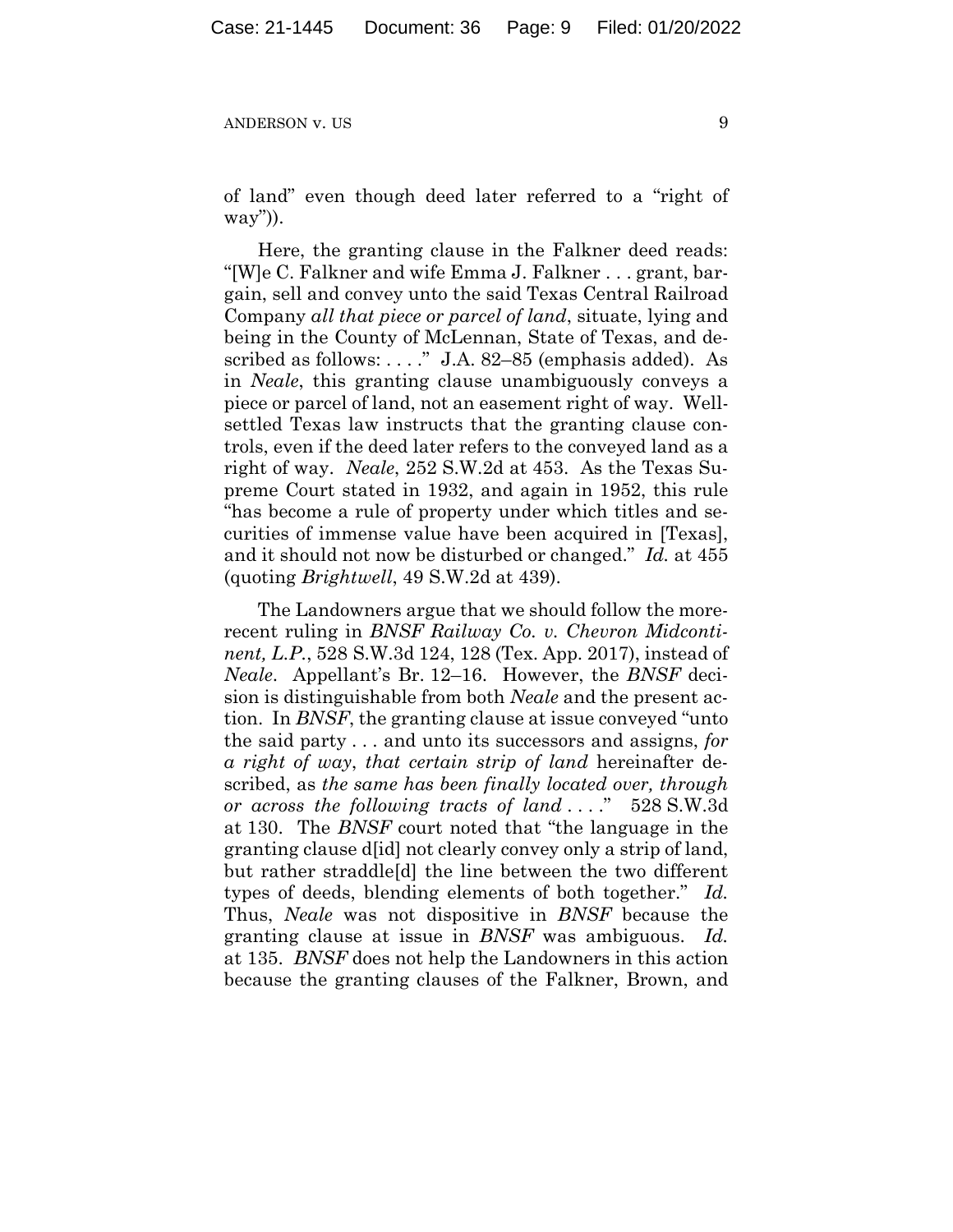George deeds clearly convey only a piece or parcel of land; they are not ambiguous like the granting clause in *BNSF*.

The Landowners also contend that the deeds conveyed easements because they also granted the right to take natural resources, such as stone, timber, earth, and other materials, from the land, a grant that would have been superfluous if the land was conveyed in fee simple. Appellant's Br. 17–19. This argument, however, was settled by *Calcasieu Lumber*, *Brightwell*, and *Neale*. The deeds at issue in those cases also contained similar grants of the right to take materials from the land. *See Neale*, 252 S.W.2d at 455 (acknowledging that the deeds in *Calcasieu Lumber*  and *Brightwell* also conveyed the right to take materials from the land). Regardless, "[u]nder *Neale*, the unambiguous granting clause would knock out any contradictory language repugnant to that conveyance, which would mean reading the natural resource right allocation as being a redundancy." *BNSF*, 528 S.W.3d at 133 & n.8 (explaining that the conveyed right to take and use "all of the wood, water, stone, timber and other material on said strip of land" was relevant there only because the deed in *BNSF* did "not have an unambiguous granting clause"). Here, the unambiguous granting clause knocks out as redundant the subsequent language in the deeds that contradict the fee simple conveyance. We therefore hold that the granting clauses of the deeds at issue unambiguously conveyed fee simple interests and not easements despite the presence of contradictory language elsewhere in the deeds.

## **CONCLUSION**

The Falkner, Brown, and George deeds conveyed fee simple interests and not easements. Accordingly, we